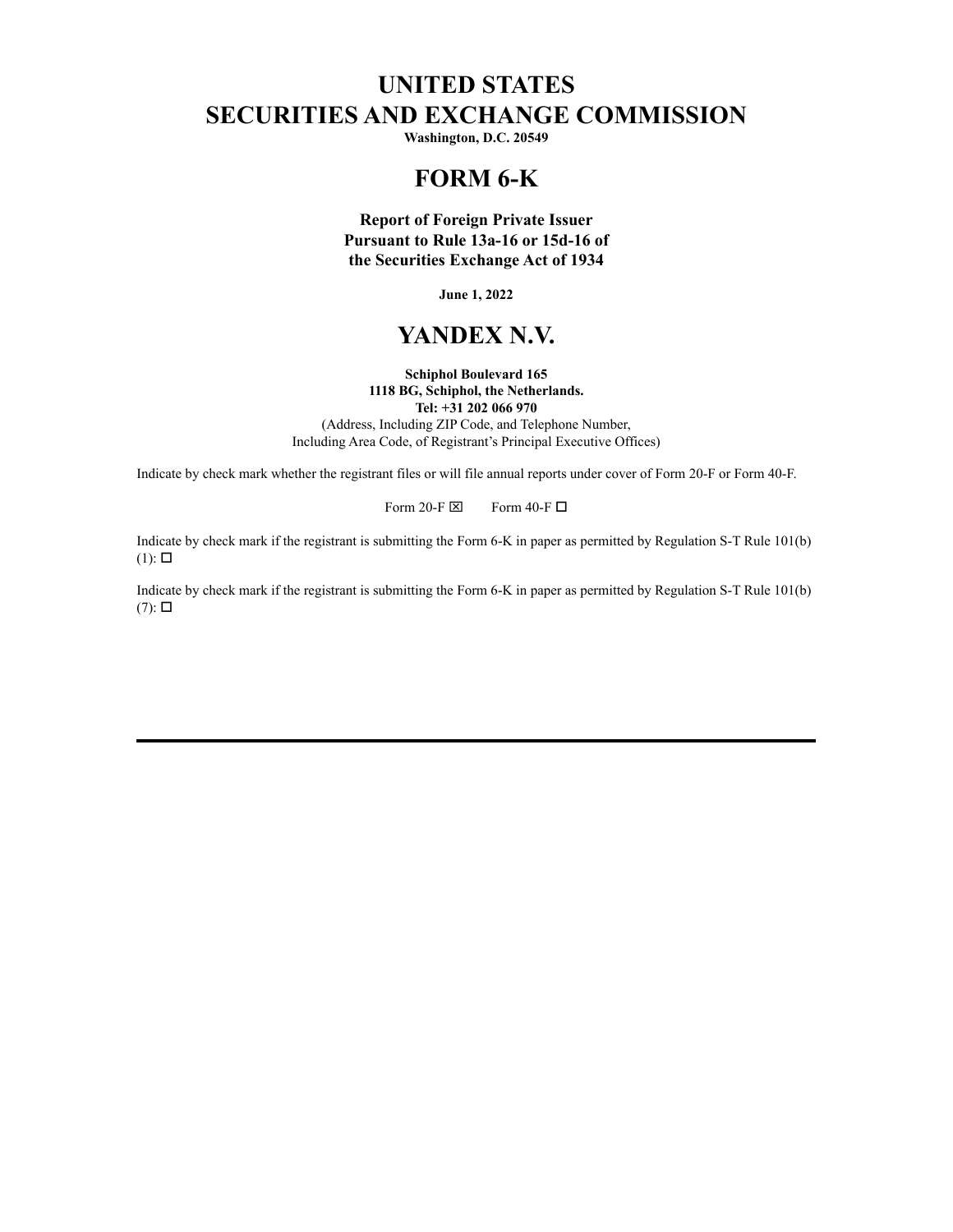Furnished as Exhibit 99.1 to this Report on Form 6-K is a press release of Yandex N.V. (the "Company") dated June 1, 2022, providing a further update on its 0.75 per cent. convertible notes due 2025.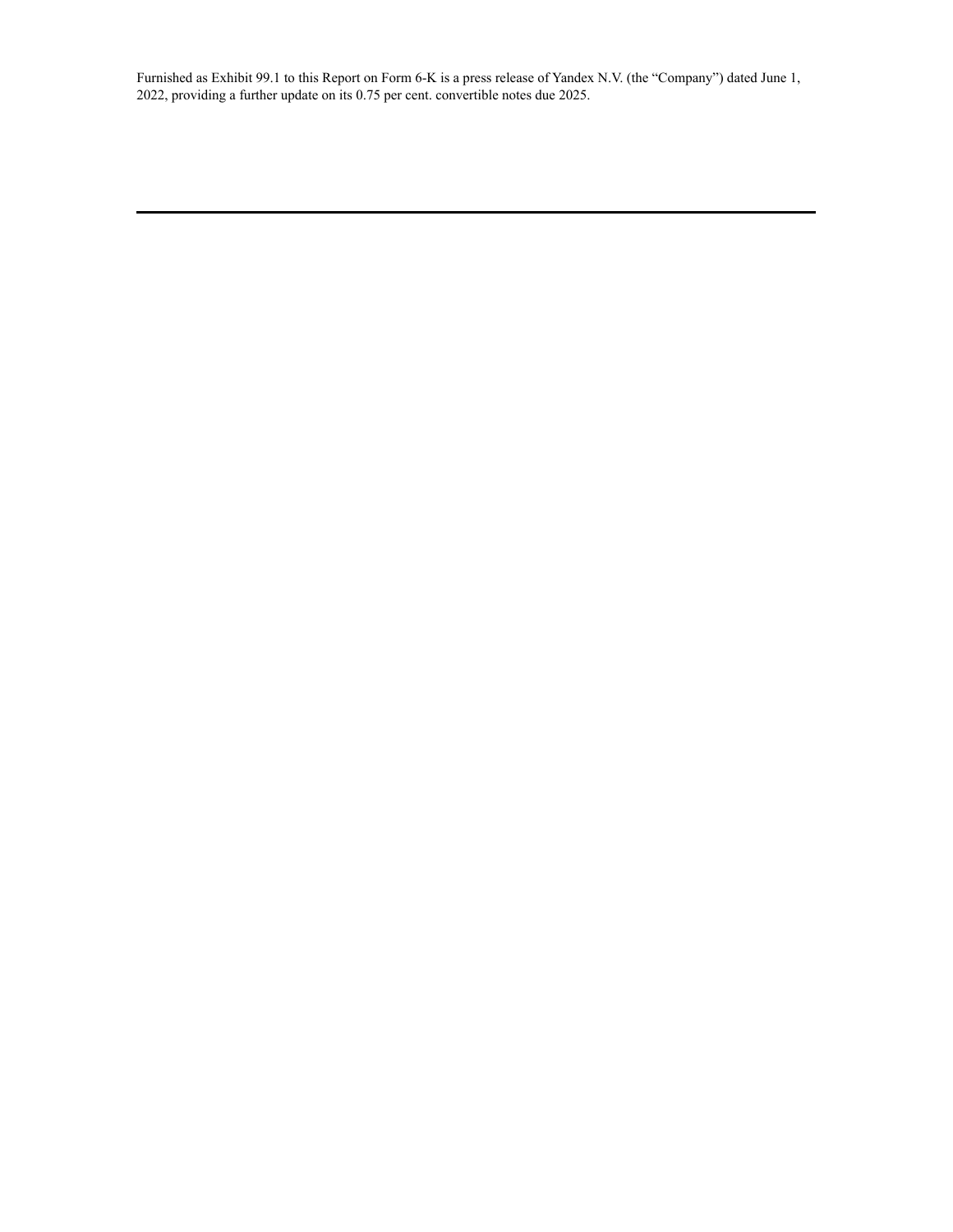#### **SIGNATURES**

Pursuant to the requirements of the Securities Exchange Act of 1934, the registrant has duly caused this report to be signed on its behalf by the undersigned, thereunto duly authorized.

#### **YANDEX N.V.**

Date: June 1, 2022 By: /s/ Svetlana Demyashkevich

Svetlana Demyashkevich Chief Financial Officer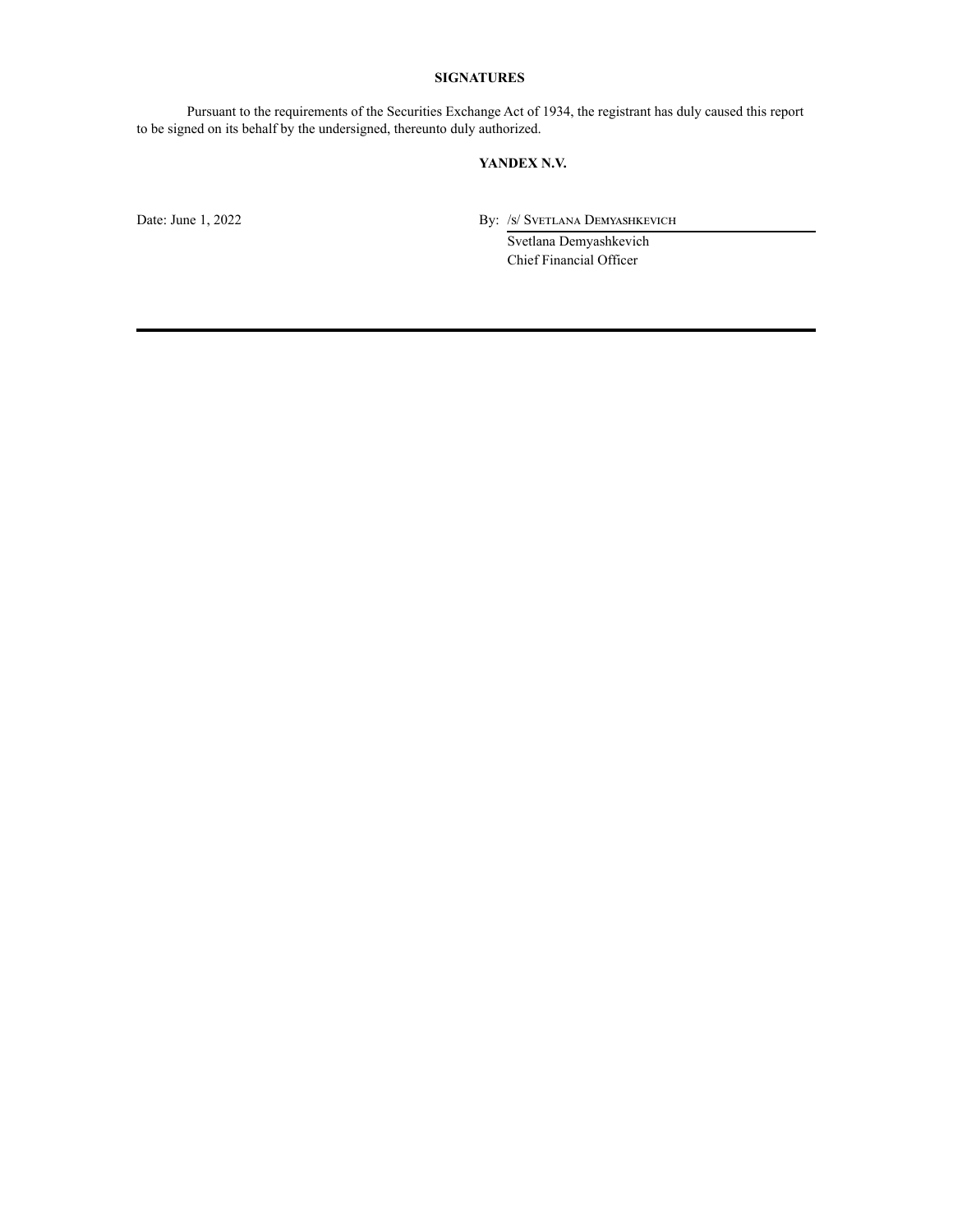#### **INDEX TO EXHIBITS**

Exhibit No. Description

99.1 Press release of Yandex N.V. dated June 1, 2022, providing a further update on its 0.75 per cent. convertible notes due 2025.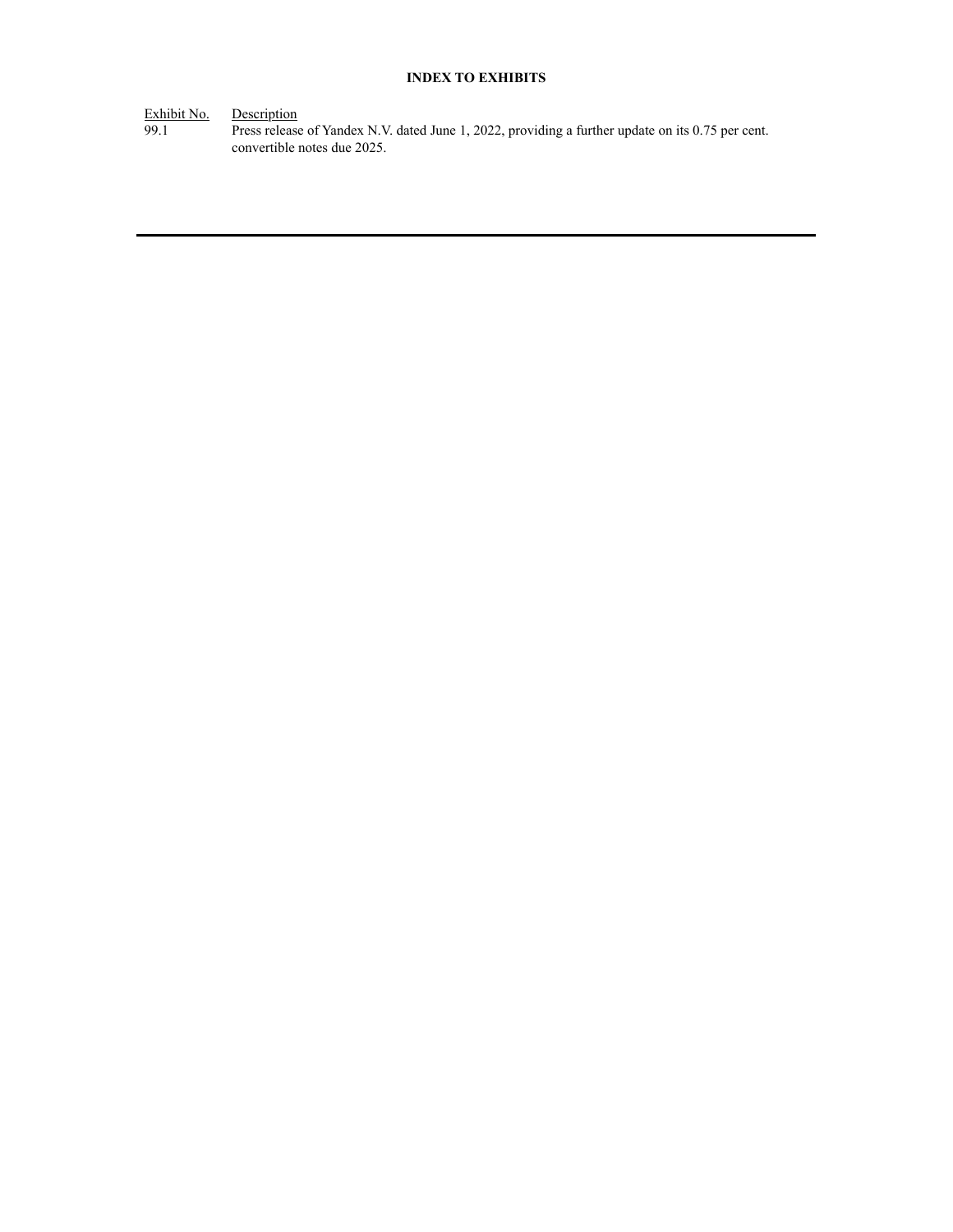# **Yandex Provides Further Update on Convertible Notes**

Moscow, Amsterdam, June 1, 2022 – Yandex N.V. ("**Yandex**"), a Dutch public limited company and the parent company of one of Europe's largest internet businesses, today provided an update in relation to its 0.75% Convertible Notes due 2025 (the "**Notes**").

We refer to our public announcements dated March 9, 2022 and April 29, 2022, which discuss the redemption right of noteholders as a result of the occurrence of a Delisting Event (as defined in the Conditions of the Notes).

Noteholders holding not less than 75 per cent of the aggregate principal amount of Notes outstanding, acting by extraordinary resolution in accordance with the Trust Deed dated March 3, 2020 constituting the Notes, as supplemented by a Supplemental Trust Deed dated May 3, 2022 (the "**Trust Deed**"), have consented to modifying the Conditions of the Notes to change the period during which noteholders may exercise their redemption right to the period from June 8, 2022 to July 6, 2022. Such modifications to the Conditions of the Notes have been effected by way of a Second Supplemental Trust Deed dated May 31, 2022 and are operative as of such date. As a result, of the foregoing modification to the Conditions of the Notes, any put exercise notices submitted prior to June 8, 2022 will not be valid.

Yandex is currently engaged in ongoing discussions with the advisors to an ad hoc committee of noteholders with a view to reaching a fair and sustainable solution for all parties involved. Yandex believes that good progress has been made in such discussions, and it will provide a further update in due course.

Yandex asks noteholders to contact it to ensure that they are included in all future discussions in relation to the Notes. If any noteholders have not yet been in contact with Yandex or its financial advisors, they should immediately contact Yandex or its financial advisors via email at askIR@yandex-team.ru or project.phoenix@alvarezandmarsal.com. They may also contact Houlihan Lokey, financial advisors to the ad hoc committee of noteholders, at ProjectYorkHL@hl.com.

#### **About Yandex**

Yandex (NASDAQ and MOEX: YNDX) is a technology company registered in the Netherlands that builds intelligent products and services powered by machine learning. Our goal is to help consumers and businesses better navigate the online and offline world. Since 1997, we have delivered world-class, locally relevant search and navigation products, while also expanding into e-commerce, online entertainment, cloud computing and other markets to assist millions of consumers in Russia and a number of international markets.

More information on Yandex can be found at https://ir.yandex/

#### **Contacts:**